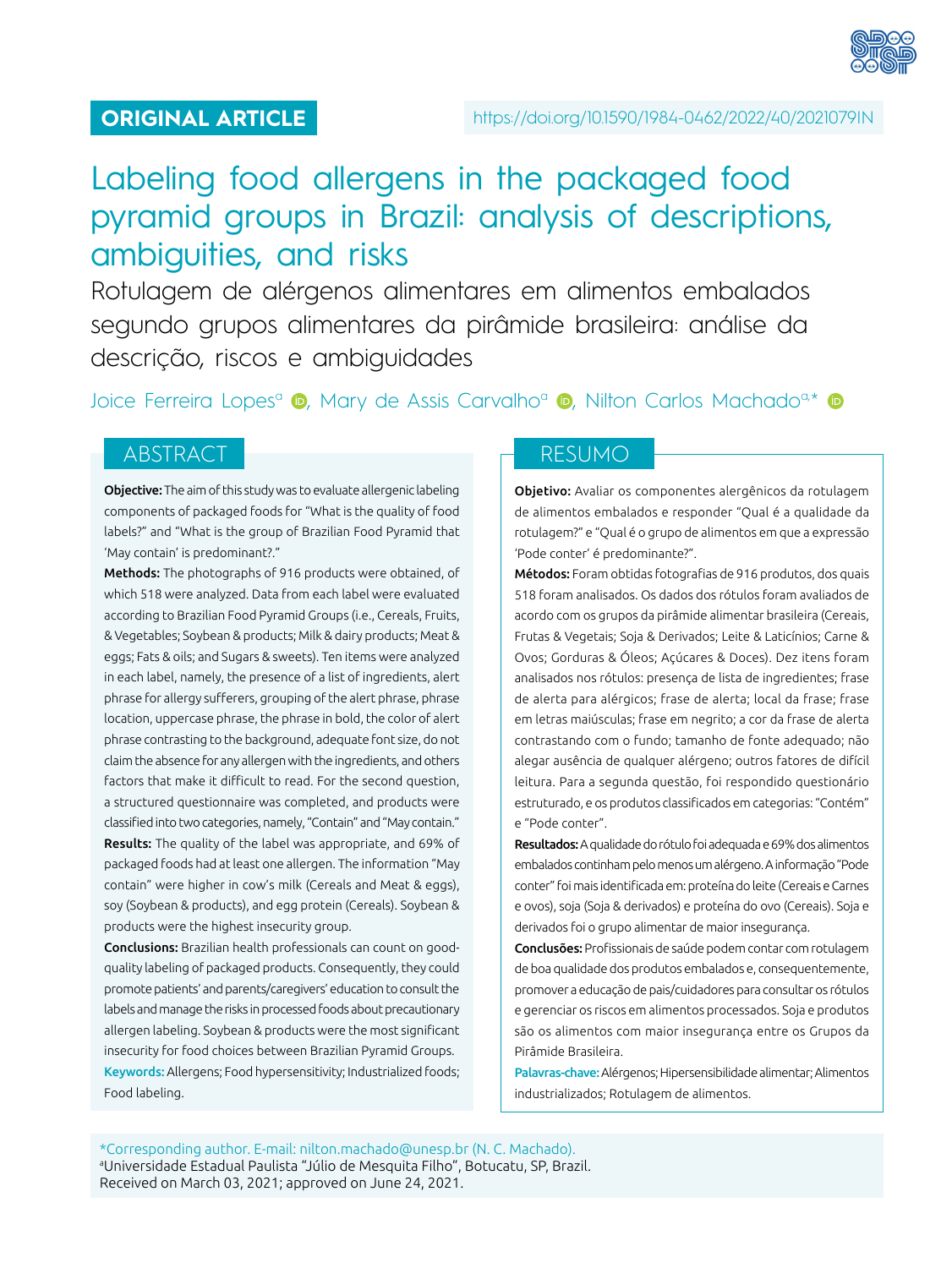## **INTRODUCTION**

Food allergy (FA) is characterized by individual susceptibility to specific foods that occur reproducibly and safe to most healthy individuals.<sup>1-4</sup> The prevalence estimated that approximately 5% of adults and 8% of children have FAs.<sup>5</sup> It is estimated that over 220 million people worldwide suffer from some form of FA.6,7 Certainly, FA is a major global health problem, and the geographical variability distribution can be linked to genetic, environmental, and lifestyle habits.8 The list of foods implicated varies depending on the country.9 While more than 160 foods can cause allergic reactions, eight foods are significant allergens (such as cow's milk, soy, eggs, wheat, fish and crustacean shellfish, peanuts and nuts). These food allergens are responsible for 90% of food reactions, particularly in children within the first year of life. Optimistically, in over 80% of cases, these allergies recover spontaneously within the first 3 years of life.<sup>10</sup> Clinical management of FA includes allergic symptom recognition and prompt treatment.<sup>11,12</sup> Regardless of novel therapies, avoidance allergens are imperative.<sup>1,6,13,14</sup>

In addition, the world is experiencing the highest rates of diet-related chronic diseases, and there is an excellent emphasis on consumers making healthier food choices. Considering this, allergenic foods' labeling is an essential public health measure to help vulnerable consumers avoid clinical reactions. Therefore, the declaration of ingredients on the packaged food label is an essential source of information for consumers. Errors in the process of reading and interpreting labels can generate potential risks for people with FAs. Education is particularly needed, and proper labeling and reading are crucial to the success of avoidance diets, given that misinterpretation of food labels is a common cause of accidental ingestion.<sup>15,16</sup>

Unfortunately, a hidden allergen that does not appear on the label may occur during production or manufacturing secondary to cross-contamination. Precautionary allergen labeling (PAL), for example, "May contain," is present on many commercial food labels warning consumers that an allergen may have occurred during manufacturing. However, the use of PAL is voluntary and unregulated in many countries. In Brazil, the National Agency of Sanitary Surveillance<sup>17</sup> has established requirements for labeling the main foods that cause FAs. Given all concerns manifest, this study aimed to evaluate Brazilian packaged foods' labeling for allergenic components. The first goal was to qualify the food labels regarding allergenic components presented on the packaged foods after implementing mandatory labeling.17 Therefore, the first question being addressed is, "What is the quality of food labels?." The second goal was to identify the presence of allergens in foods (Contain) and the PAL (May contain). The second question being addressed is, "What is the group of Brazilian Food Pyramid that PAL is

predominant? This study hypothesized that the description of food allergens in packaged foods is fulfilled by the food industries, being transparent and safe for allergic consumers.

# **METHOD**

This is an observational, cross-sectional study that evaluated a convenience sample of Brazilian Food Pyramid Groups of packaged food labels, available in three supermarkets of different chains in Araçatuba (São Paulo State). Data were collected between August and September 2018, avoiding variations in the labeling of the evaluated foods.

Regarding the inclusion criteria, in the first step, the principal researcher searched for different products; collected foodstuff, fancy name/brand, and available versions (e.g., different flavors); and elaborated a list. The sample for analysis was obtained, consisting of a minimum of 50% of packaged food brands of each foodstuff of the initial list. Products were randomly selected with as many manufacturers as possible to obtain a broad representation. The foods included were not only for use in the pediatric age group. In the second step, two digital photographs were taken for each product in all its dimensions (i.e., central panel, sides, and undersides). Each product was verified to ensure the data entered for the product and the accompanying photos are correct.<sup>18</sup>

An initial database of 916 packaged products was arranged. After an initial review, same products were excluded if the identical products were the same bit with different sizes or the photographs were not clear. Thus, 518 packaged foods remained for analysis. Data from each label were entered into an Excel spreadsheet according to categories of the Brazilian Food Pyramid Groups (i.e., Cereals, Fruits & Vegetables; Leguminous – Soybean & products; Milk & dairy products; Meat & eggs; Fats & oils; and Sugars & sweets).

The labeling characteristics were evaluated in terms of the description of allergenic components considered mandatory by the labeling control agency in Brazil.17 For the answer to the first question, "What is the quality of food labels?," 10 items were analyzed, namely (1) the presence of a list of ingredients and sales denomination, (2) alert phrase for allergy sufferers, (3) grouping of the alert phrase, (4) phrase location after the ingredients, (5) uppercase phrase, (6) phrase in bold, (7) color of alert phrase contrasting to background, (8) adequate font size, (9) do not claim the absence for any allergen with the ingredients, and (10) other factors that make it difficult to read the information (phrase covered by the fold, labels, twisted). Each item that is considered adequate is given one point. The sum was considered labeling quality and presented in values ranging from 0 to 10 for each Brazilian Food Pyramid Group.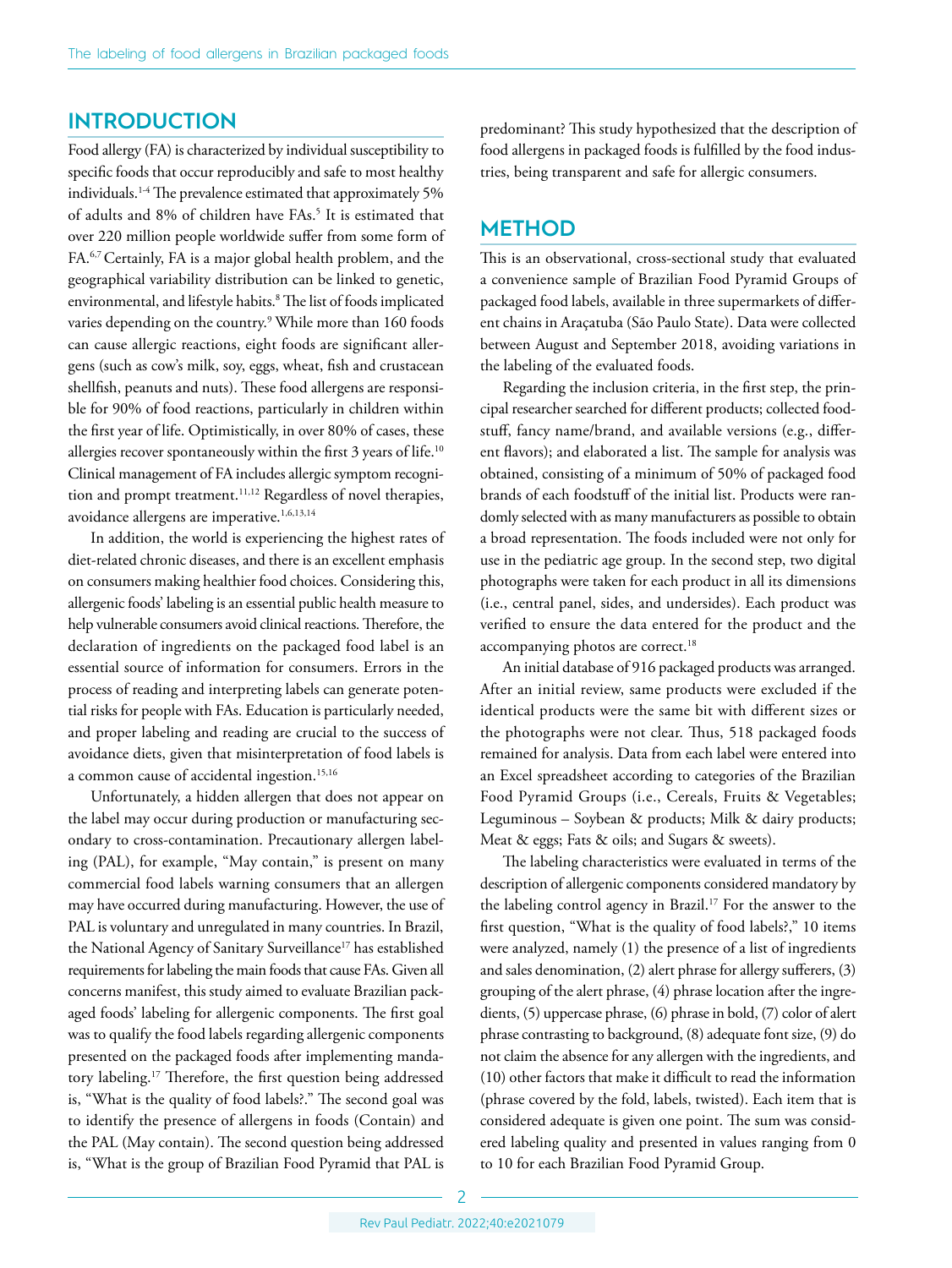For the second question's answer, a structured questionnaire was completed for each product after reviewing the label. The photographs were evaluated on data relevant to allergy sufferers, such as the product's name, nutritional information, list of ingredients, and allergy alert. In the analysis of food labels, products were classified according to Brazilian Food Pyramid groups in two categories: (1) Mandatory, "Contain" when the allergen is added as an ingredient And (2) PAL "May contain" when the allergen might be inadvertently in the food because of cross-contact. Considering the prevalence, special analysis with cow's milk, soy, and egg protein allergy will be considered.

The different designations described in this text were as follows:

- **Food allergens:** components of foods that trigger immunological reactions and initiate the development of an FA.
- **Nutrition labeling:** is any inscription, legend, image or any descriptive, or graphic material written, printed to help consumers select healthy diets that meet dietary recommendations.
- PAL: information destined to consumers with FA about a significant risk of reacting to a product.
- **Food category:** foods, according to the type of food product, such as meals, dishes, or individual food items such as Cereals.
- **Food packaging:** includes commercially processed and packaged food products that protect and preserve the product, providing consumers with product information, including ingredient and nutrient content.

The analysis was performed using GraphPad Prism version 8.4.0 for Windows (GraphPad Software, San Diego, CA, USA; [www.graphpad.com](http://www.graphpad.com)). Continuous variables were expressed as a mean and standard deviation. The categorical data were reported in count and percentage and analyzed using Fisher's exact test. One-way analysis of variance, followed by Tukey's multiple comparisons test, was used to compare the quality of the label scores. All statistical testing used a significance level of p<05. This study was approved by the Research Ethics Committee of the Botucatu Medical School (CAAE. 94086718.4.0000.5411).

# **RESULTS**

Figure 1 presents the percentage of 518 packaged foods evaluated, of which 359 (69%) had at least one of eight main allergens. The percentage of foods allergens was 100% for Milk & dairy products. The other groups had more than 60% of the food allergens, except for Fruits/vegetables which has a lower percentage (16%).

The quality of the label of the packaged foods was appropriate in all 10 items analyzed. The percentage of adequacy for each item of the quality of the labeling was Items 1 (100%), 2 (99%), 3 (99%), 4 (97%), 5 (98%), 6 (98%), 7 (97%), 8 (98%), 9 (97%), and 10 (95%). Consequently, the values were close to the maximum in all groups of Brazilian Food Pyramid: Cereals (9.2), Fruits & Vegetables (9.8), Leguminous – Soybean & products (9.4), Milk & dairy products (9.6), Meat & eggs (9.6) Fats & oils (10.0), and Sugars & sweets (9.8). There was no statistical difference between the groups.



Figure 1 Percentage of packaged foods with allergens in the different groups of the Brazilian food pyramid.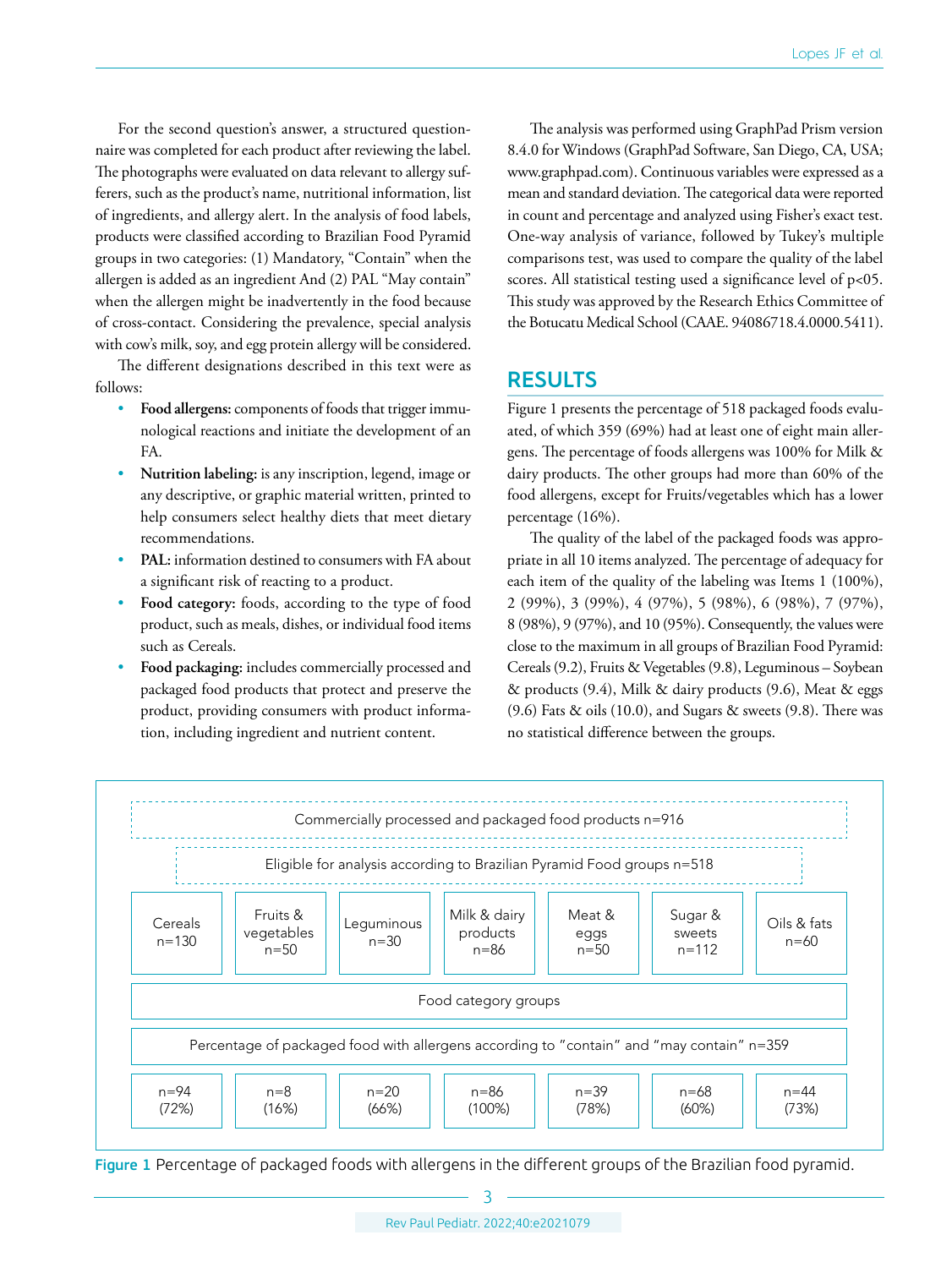Figure 2 presents the proportion of foods with the risk of reactions in children with cow's milk protein allergy. The proportion of "Contain" is higher in Milk & dairy products, followed by Fats & oils and Sugars & sweets. The proportion of "May contain" is higher in Cereals and Meat & eggs. There is no risk for Fruits/Vegetables. Figure 3 presents the proportion of foods with the risk of reactions in children with



Figure 2 Percentage of foods that offer risk of reactions to children with cow's milk protein allergy in the different groups of the Brazilian food pyramid.



Figure 3 Percentage of foods that offer risk of reactions to children with soy protein allergy in the different groups of the Brazilian food pyramid.

soy protein allergy. The proportion of "Contain" is higher in Meat/eggs (64%). In addition, it is present in more than 30% of Cereals, Fats & oils, and Sugars & sweets. The proportion of "May contain" is higher in Leguminous (Soybean & products=47%) and Cereals (23%). The lower value was observed in Fruits & Vegetables (2%). Figure 4 presents the proportion of foods with the risk of reactions in children with egg proteins allergy. The egg was present in lower proportions (<10%) in all groups. The proportion of "May contain" is higher in Cereals (21%). There is no risk for Fruits & Vegetables and Sugars & sweets.

Figure 5 shows the proportion of "May contain" as an alert for children with FA regarding the presence of milk, soy, and eggs in Brazilian Food Pyramid Groups. Soybean & products were the highest insecurity group; once the information "May contain" for this allergen, it is identified in all food groups. Fruits & vegetables were the highest security group for food choices. The other groups present different proportions of risk for the three allergens. Cereals present a similar proportion of "May contain" for milk, soy, and egg. Sugar & sweets and Oils & fats groups had similar risk for soy, milk, and egg.

# **DISCUSSION**

This study evidenced that the Brazilian food industry's current practice in describing the allergens present in packaged foods was of high quality. The Labeling Quality Score was applied concerning the allergic public's information, those packaged



Figure 4 Percentage of foods that offer risk of reactions to children with egg protein allergy in the different groups of the Brazilian food pyramid.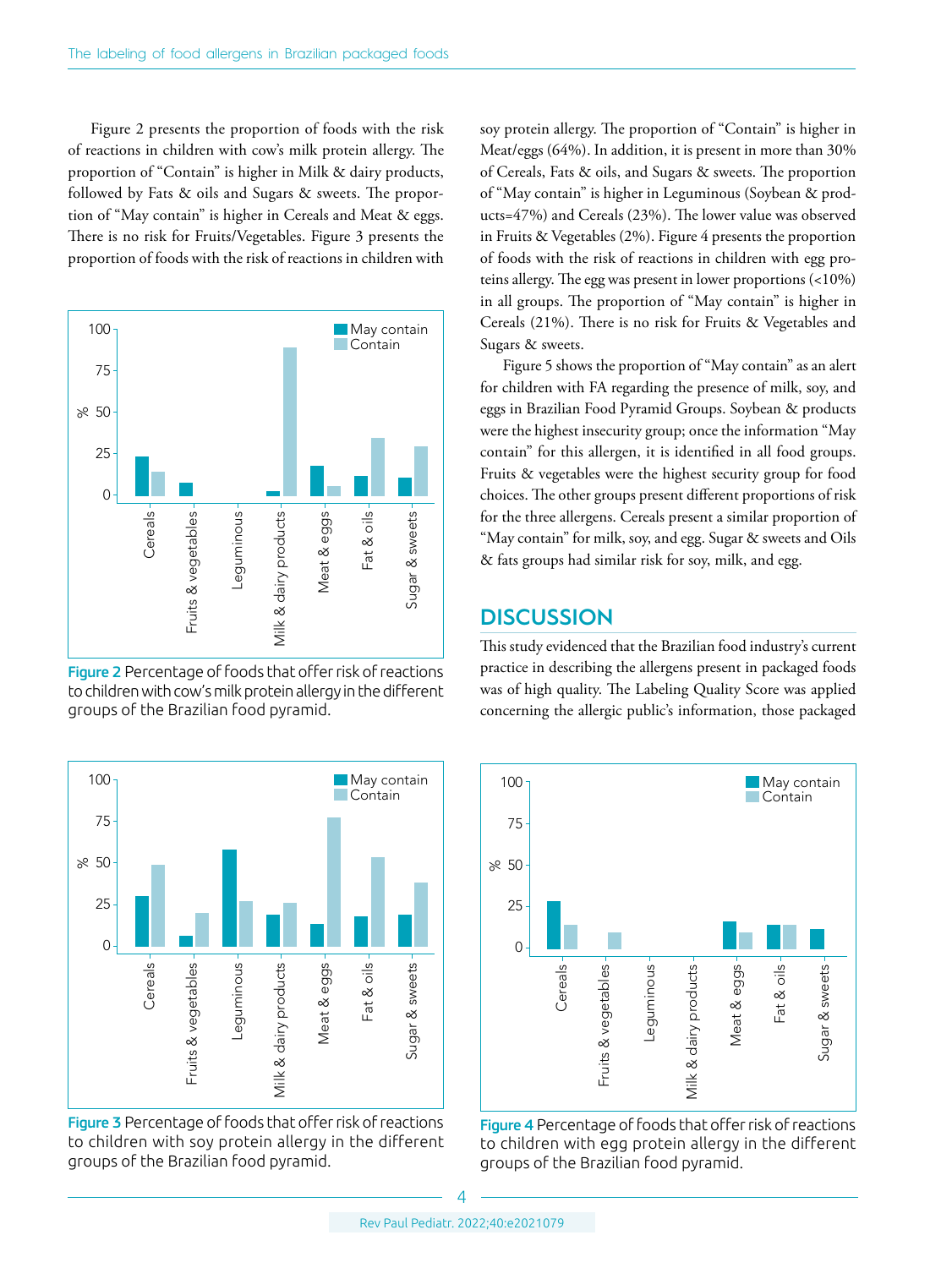

Figure 5 Brazilian food pyramid and the proportion of foods that offer risk of reactions "May contain" to children with food allergy.

foods that contained description in alert phrases, or the ingredients for some food allergen required by the Brazilian labeling resolution for possible allergy-causing foods. The labeling in Brazil is presented with quality and is under the criteria for labeling allergens. Thus, it is confirmed the applicability of the Brazilian resolution requirements demonstrated by the high values of the Labeling Quality Score for all food groups evaluated in this study. Thus, after 5 years of ANVISA regulations,<sup>17</sup> it is possible to consider that patients have benefited from the resolution.

Food labels are a source of product information for patients and parents/caregivers of children with FA. However, few studies on the use of food labels have been published. Consequently, comparisons are difficult because different methodologies have been used. Several characteristics of the label were classified as severe or very serious problems by about 40% of respondents with FA.<sup>19,20</sup> Joshi et al.<sup>19</sup> studied the accuracy with which parents of children with FAs could identify allergenic foods on food labels. They found that many parents could make mistakes when reading food labels. Milk & dairy products were the most difficult for parents to identify; only 7% of parents of children with milk allergies correctly identified all the names on the labels that declared milk. However, most parents were able to identify wheat or egg on labels correctly. They also noted that almost 50% of children with FAs considered it necessary to contact manufacturers to determine whether an allergenic food is present in a product. In this study, the findings showed that one or more of eight allergen ingredients in packaged foods sold in Brazil are high (69%). Milk & dairy products were the groups with highest risk. Fruit and Vegetables offer the lowest risk of the presence of food allergen.

Pieretti et al.<sup>18</sup> found 17% of products containing warning labels for allergy sufferers. The most frequently listed allergens on the study labels were walnuts (61%) and peanuts (48%). In this study, 69% of the sample contained a warning for allergy patients, highlighting soy, cow's milk, and wheat, among the categories of foods evaluated.

Current treatment of FA involves the primary exclusion of allergenic foods and their derivatives. To achieve this goal, the information on the packaged food labels must be clear and accurate. Allen et al.<sup>21</sup> mentioned different risks for contamination of the packaged product, such as auxiliary processes in production, raw material, transportation, manipulating employees, cleaning, equipment sharing, sub-productions, air particles area, the stock of groceries, production chain, and packaging. Thus, reaching zero risks for cross-contamination is not a viable prospect.

In Brazil, the mandatory use of common names of allergens in warning phrases has been used by the food industries. According to the data presented, Brazil's preventive labeling is frequently used, and Soybean & products being the most significant insecurity for food choices, present as "May contain" in all Brazilian Pyramid Groups. Soybean is among eight allergenic foods or food groups considered as commonly allergenic on a worldwide basis according to the Codex Alimentarius Commission.22 Because of its many uses, soybean avoidance is challenging. However, according to Zurzolo et al., $^{23}$  this places a significant restriction on food choices and, in some cases, unnecessary.

Ford et al.<sup>24</sup> found a prevalence of 5.2% of foods containing milk, 2.3% eggs, and 2.2% peanuts due to contamination in the production chain. Such percentages are lower than the results obtained in our sample for these allergens described in the Brazilian food pyramid's different Groups – the groups Milk & dairy products, Cereals, Sugars, and Fats had high warning percentages for allergens.

On description in food labels, most countries recommend two methods: highlight the presence of an allergen in the list of ingredients itself or use a separate "contains X" declaration for allergenic ingredients.<sup>25</sup> For PAL, the most common terms were as follows: may contain traces of; produced in a factory which handles; produced on shared equipment which also processes; made in a factory that also produces; not suitable for allergy patients; packed in an environment where; and it may occasionally contain, followed by the common names of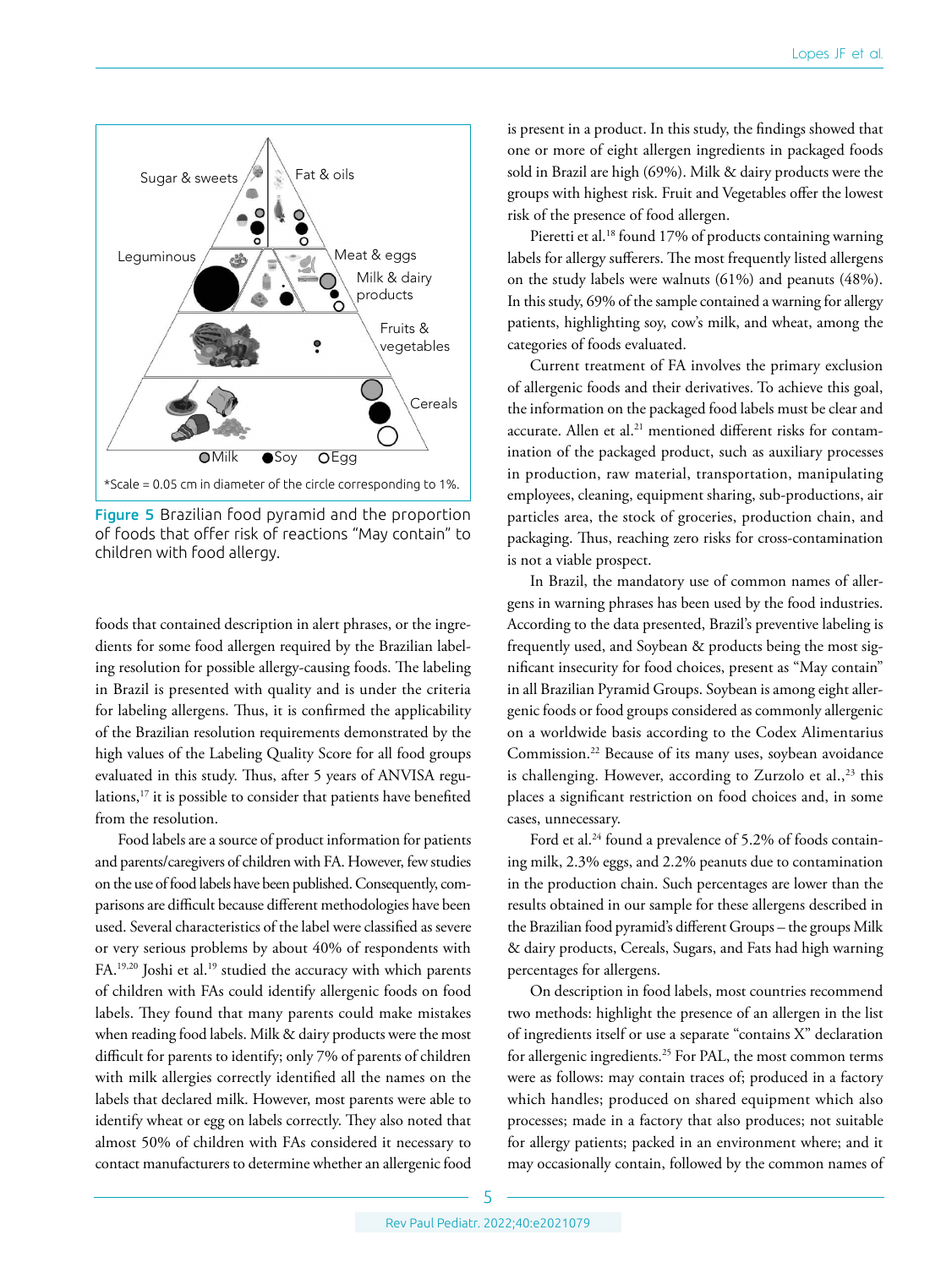foods that cause FAs. In Brazil, the recommendation is only the term "May contain."17

The main limitation of this study was data collection performed exclusively in a given region of the country. Considering Brazil's continental dimensions, one must consider the differences in products available in the markets according to regional food cultures. Next, local producers with a smaller scale sale were not represented in the studied sample. In contrast, the structuring of the data obtained following the Brazilian food pyramid was relevant to the quality of the information presented, as it guaranteed the coverage of all food groups. Lastly, criteria were used to analyze and qualify the labels based on a federal resolution. The results are unprecedented and provide essential details to the food industry and the regulatory ANVISA agency.<sup>17</sup> No Brazilian publication was found on this topic.

Despite satisfactory adequacy to Brazil's resolution, there are benefits of allergic consumers. First, it is necessary to pay attention if the packaging's information is not hidden by folding the packaging, labels, or twisting (identified in 5% of the sample in this study). This recommendation is essential for supermarket chain professionals who label products.

Information on how to get food safely packaged and manage FAs outside the home is achieved by reading labels correctly.<sup>20,26</sup> In addition to providing clear and correct information on the food packaging, the allergic patient and the parents/caregivers must know how to identify the information intended for them and interpret it correctly. Food labels also display information about nutrient content and aim to guide healthy food choices. Thus, consumers' use of this information varies, but it is estimated that about 50% of consumers report reading this information.27 The use of nutritional information to shape healthy food choices requires understanding and interpreting the nutrient content and dietary recommendations. Therefore, an individual's understanding of "knowledge" about what the nutrition label information means should guide the purchase of food.28 The analysis presented in this study provided reflections for elaborating an educational material direct food purchase allergic patients. Auxiliary tools such as the " Food allergy: a manual for reading food labels"29 can provide security to risk management in patients' food choices and facilitate professionals' educational work. This manual is available at [http://bit.ly/](http://bit.ly/publicacao-alergia_alimentar) [publicacao-alergia\\_alimentar,](http://bit.ly/publicacao-alergia_alimentar) and/or [https://books.apple.com/](https://books.apple.com/us/book/alergia-alimentar/id1497950463?ls=1) [us/book/alergia-alimentar/id1497950463?ls=1](https://books.apple.com/us/book/alergia-alimentar/id1497950463?ls=1)

In conclusion, halthcare professionals who guide patients with FAs can count on good-quality labeling of processed and packaged products. Consequently, they may promote patients' and parents/caregivers' education to consult the labels and how to manage the risks, helping to guide the consumption of fresh and minimally processed foods. Regarding PAL, Soybean & products were the most significant insecurity for food choices among Brazilian Pyramid Groups. In addition, soybean is among eight allergenic foods or food groups considered as commonly allergenic on a worldwide basis.<sup>22</sup>

#### Funding

The study did not receive any funding.

#### Conflict of interest

The authors declare there is no conflict of interests.

#### Authors' contributions

*Study design: :* Lopes JF, Carvalho MA, Machado NC. *Data analysis:* Lopes JF, Carvalho MA, Machado NC. *Manuscript writing:* Lopes JF, Carvalho MA. Machado NC. *Manuscript revision:* Lopes JF, Carvalho MA, Machado NC. *Study supervision:* Lopes JF, Carvalho MA, Machado NC. *Data collection:* Lopes JF.

### **Declaration**

The database that originated the article is available in an open repository<https://repositorio.unesp.br/handle/11449/191386>.

### **REFERENCES**

- 1. Boyce JA, Assa'ad A, Burks AW, Jones SM, Sampson HA, Wood RA, et al. Guidelines for the diagnosis and management of food allergy in the United States: summary of the NIAID-sponsored expert panel report. J Allergy Clin Immunol. 2010;126:1105-18. [https://doi.org/10.1016/j.](https://doi.org/10.1016/j.jaci.2010.10.007) [jaci.2010.10.007](https://doi.org/10.1016/j.jaci.2010.10.007)
- 2. Burks AW, Jones SM, Boyce JA, Sicherer SH, Wood RA, Assa'ad A, et al. NIAID-sponsored 2010 guidelines for managing food allergy: applications in the pediatric population. Pediatrics. 2011;128:955-65. [https://doi.](https://doi.org/10.1542/peds.2011-0539) [org/10.1542/peds.2011-0539](https://doi.org/10.1542/peds.2011-0539)
- 3. Valenta R, Hochwallner H, Linhart B, Pahr S. Food allergies: the basics. Gastroenterology. 2015;148:1120-31. [https://](https://doi.org/10.1053/j.gastro.2015.02.006) [doi.org/10.1053/j.gastro.2015.02.006](https://doi.org/10.1053/j.gastro.2015.02.006)
- 4. Moore LE, Stewart PH, Shazo RD. Food allergy: what we know now. Am J Med Sci. 2017;353:353-66. [https://doi.](https://doi.org/10.1016/j.amjms.2016.11.014) [org/10.1016/j.amjms.2016.11.014](https://doi.org/10.1016/j.amjms.2016.11.014)
- 5. Sicherer SH, Sampson HA. Food allergy: epidemiology, pathogenesis, diagnosis, and treatment. J Allergy Clin Immunol. 2014;133:291-307. [https://doi.org/10.1016/j.](https://doi.org/10.1016/j.jaci.2013.11.020) [jaci.2013.11.020](https://doi.org/10.1016/j.jaci.2013.11.020)